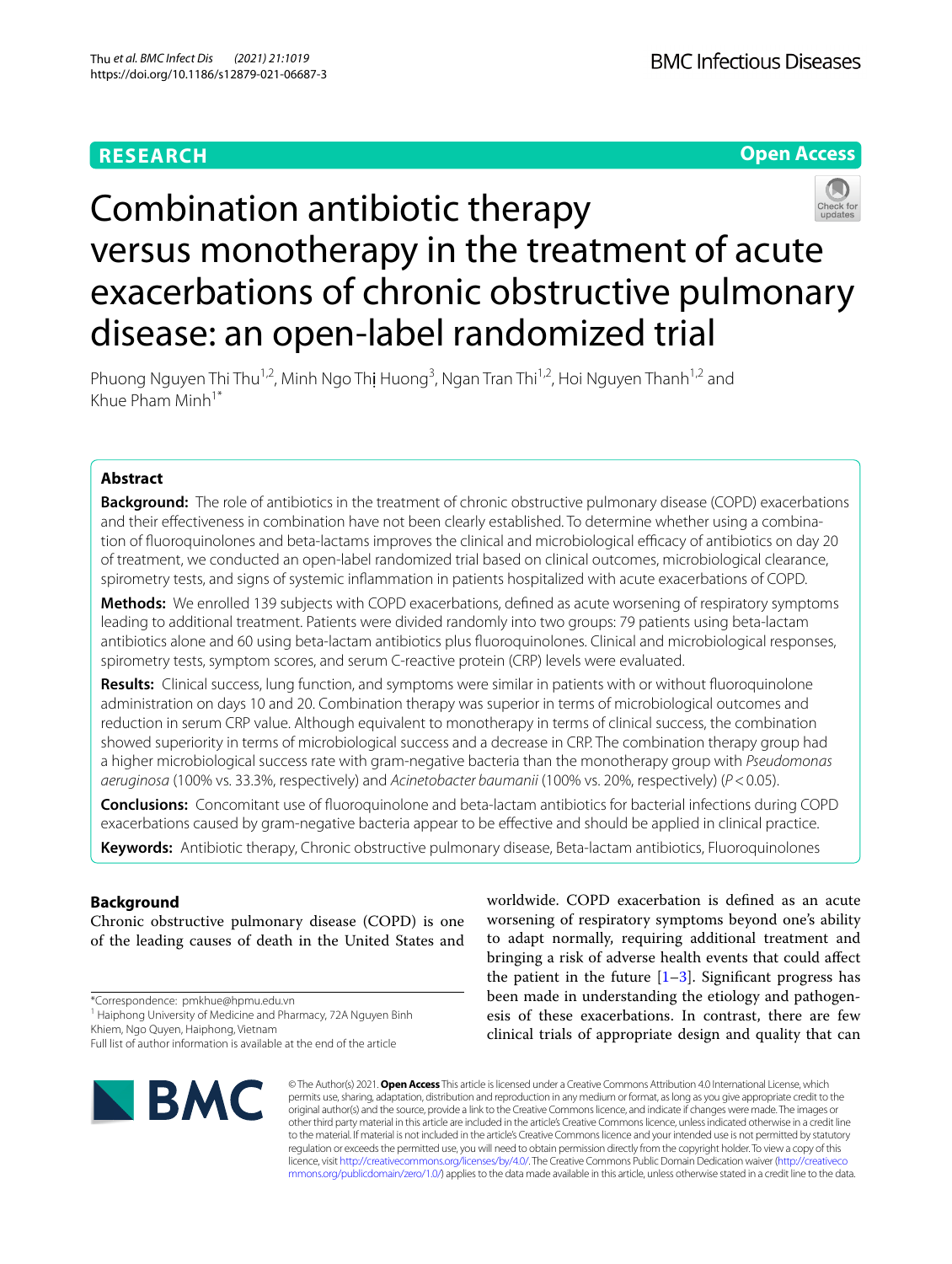support the selection of an optimal treatment approach to these exacerbations. The empirical prescription of antibiotics to treat presumed bacterial infections is common in patients presenting with acute exacerbations of COPD. However, their use is debated, and whether the choice of antibiotic is important is controversial [\[4,](#page-6-2) [5](#page-6-3)]. A key feature of airway infammation in COPD is the persistent presence of bacteria in the lower respiratory tract. The most commonly isolated bacteria in the lower respiratory tract of patients with COPD are *Haemophilus infuenzae*, *Moraxella catarrhalis*, and *Streptococcus pneumoniae*, with increasing evidence of the importance of *Pseudomonas aeruginosa* infection in severe COPD  $[6]$  $[6]$ . These bacteria exhibit high resistance to many antibiotics, and empirical treatment for serious systemic infections often involves a two-drug regimen  $[7, 8]$  $[7, 8]$  $[7, 8]$  $[7, 8]$  $[7, 8]$ . The efficacy of combination antibiotic therapy in patients with gram-negative bacillus sepsis has been previously tested, with most studies including a combination of beta-lactam antibiotics and aminoglycosides. Overall, the mortality rate for patients treated with beta-lactam-aminoglycoside combination therapy was not signifcantly reduced compared with that of patients with gram-negative bacillary sepsis treated with beta-lactam monotherapy  $[9-11]$  $[9-11]$ . Another potentially favorable combination is a beta-lactam plus a fuoroquinolone. However, while these combinations exhibit synergistic strength (i.e., no organisms isolated after the 24-h killing tests) due to the bactericidal activity of the combination, the minimum inhibitory concentrations of organisms recovered were unaltered [\[12](#page-6-9)]. With increased antibiotic resistance in gram-negative bacilli, the use of combination antibiotic therapy to treat sepsis caused by these bacilli has resurfaced [[13\]](#page-6-10). Studies have shown that inappropriate antibiotic treatment can be alleviated using empirical combination therapy [\[14](#page-6-11)]. Despite the increasing use of fuoroquinolones due to their relatively broad spectrum of antimicrobial activity and their accepted safety, to the best of our knowledge, the inclusion of fuoroquinolones in a combined antibacterial regimen for gram-negative bacilli has not been studied on a per-drug basis.

We hypothesized that the empirical use of fuoroquinolones combined with beta-lactam antibiotics would increase their therapeutic success in patients with acute exacerbations of COPD compared with that in patients in whom beta-lactam monotherapy was used. The main goal of this study was to compare the clinical and bacterial success of a combination of beta-lactam and fuoroquinolone antibiotics with that of beta-lactam monotherapy in adult patients with COPD exacerbations.

# **Methods**

#### **Participants and study design**

The study protocols were reviewed and approved by the Hai Phong International Hospital Institutional Review Board. The study was conducted in accordance with the Declaration of Helsinki and International Conference on the Harmonization of the Technical Requirements for the Registration of Pharmaceuticals for Human Use—Good Clinical Practice guidelines. All subjects gave written informed consent before study initiation. This trial was registered at ClinicalTrials.gov (NCT04879030).

The participants comprised patients aged over 45 years, diagnosed with COPD stages I–IV as stated by the Global Initiative for Chronic Obstructive Lung Disease (GOLD) [[15\]](#page-6-12), with acute exacerbations (onset of signs under 14 days as defned by Anthonisen et al. [[16\]](#page-6-13): type 1 [increased dyspnea, increased sputum volume, and sputum purulence] or type 2 [involved two or three symptoms that needed hospitalization]), and who had used antibiotics for at least 1 day. The exclusion criteria were: recently detected or unresolved pulmonary malignancy, other infectious diseases requiring antibiotic treatment, signs of pneumonia on radiographs, and kidney failure.

### **Randomization and intervention**

This was an open-label, randomized study using two types of treatments. Participants were divided into two groups using a simple randomization procedure. Within 24 h of admission, patients were divided randomly into two groups by computer-generated random numbers, with one group receiving a course of single-antibiotic therapy with beta-lactam antibiotics alone and the other receiving concomitant antibiotic treatment, defned as the use of two antibiotics including one beta-lactam antibiotic and one fluoroquinolone. The beta-lactam antibiotics with activity against gram-negative bacilli in this study included piperacillin-tazobactam, ticarcillinclavulanate, imipenem-cilastatin, meropenem, ertapenem, ceftazidime, ceftriaxone, cefotaxime, and cefxime. The fluoroquinolone antibiotics included ciprofloxacin, levofloxacin, and moxifloxacin. Other COPD medications were continued. When antibiotic therapy failed, the attending physician had the right to reevaluate the clinical status and to replace the antibiotic therapy in the study with more appropriate treatment. Safety was recorded daily with the support of a clinical pharmacist to report adverse events.

# **Outcomes and follow‑up**

On days 1, 10, and 20, patients were evaluated clinically, and blood was drawn, collected, and the levels of C-reactive protein (CRP) were measured (Beckman Coulter, Fullerton, CA). Pulmonary function testing was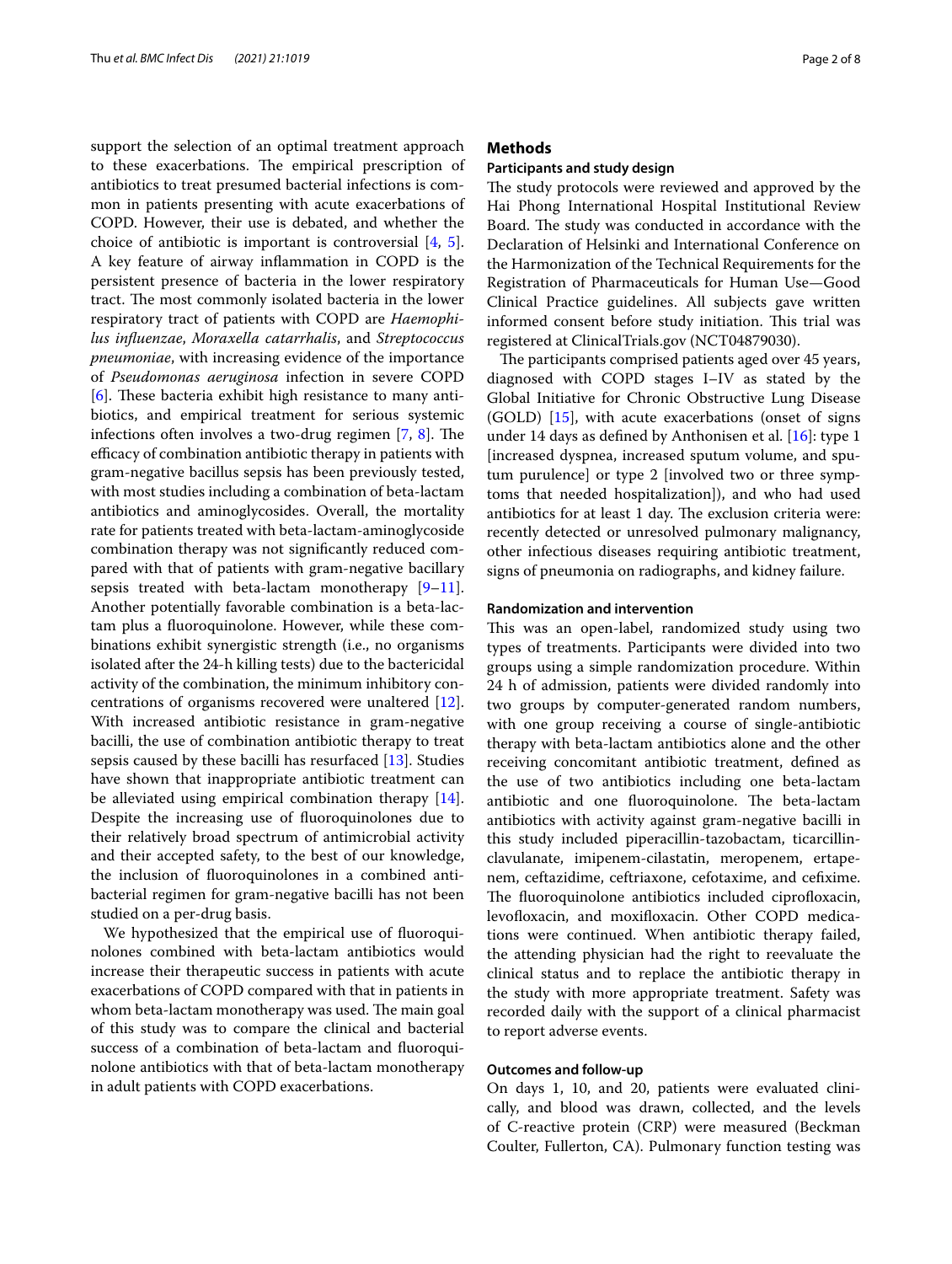performed, and expectorated sputum samples were collected by laboratory technicians. Symptoms were scored via a 10-point visual analog scale (VAS) for shortness of breath, tiredness, cough, and sputum color by a respiratory physician [[17\]](#page-6-14). Separate and total scores were calculated.

The primary endpoint was the clinical outcome on day 20, as stated by Chow et al.  $[18]$  $[18]$ . Successful treatment was assessed as cure (completely resolved signs and symptoms related to exacerbations) or improvement (resolved or decreased symptoms and signs without new symptoms or signs related to infection) by a respiratory physician. Treatment failure was defned as the failure to address symptoms and signs, worsening of symptoms and signs, the appearance of new symptoms and signs related to the primary infection or new infection, or death.

The secondary endpoints included clinical outcome on day 10 and clinical success on days 10 and 20, based on lung function (forced expiratory volume in 1 s [FEV1]), serum CRP, symptoms, and microbiological responses.

#### **Microbiological response**

The microbiological outcome was evaluated on days 1 and 20 in accordance with the guidelines for the clinical evaluation of anti-infective drug products by Beam et al. [[19\]](#page-6-16). Success was defned as eradication (absence of the original pathogen in an adequate sputum sample after completion of therapy), presumptive eradication (clinical success in the absence of adequate sputum production), reduction (reduction of the bacterial load), or colony (the appearance of an organism that difers from that of the original pathogen in the absence of symptoms or signs of active infection). Failure was defned as persistence (continued presence of the original pathogen upon completion of therapy), relapse (the reemergence of the same pathogen after a documented absence), superinfection (emergence of a new pathogen during therapy, with associated symptoms and signs), or presumed persistence (initiation of new antimicrobial therapy for continued infection in the absence of microbiological data). The response was regarded as indeterminate in case of death or withdrawal before follow-up cultures were obtained, if microbiological data were incomplete, or if a patient had received an efective course of antibiotics that was not part of the study protocol.

#### **Sample size and statistical analyses**

Our sample size was calculated based on the results of Ioannis et al. [\[20](#page-6-17)], who had a treatment success rate of 65% for the beta-lactam monotherapy group and 85% for the combination therapy group. In total, 60 exacerbations were needed in both arms of our study to compare the efect of antibiotic monotherapy and concomitant

therapy on day 20 with 80% power at a signifcance level of 5%.

All analyses were performed using the Statistical Analysis System statistical software package, version 9.1.3 (SAS Institute, Cary, NC) and R software, version 3.2.4 [[21\]](#page-7-0). Comparisons of continuous variables between two study groups were performed using a *t-*test for normally distributed data and a Mann–Whitney *U* test for nonnormally distributed data; diferences in frequencies of two groups were analyzed by the chi-squared test. The Fisher-exact test was used when comparing the diference in proportions of two small groups  $[22]$  $[22]$ . There were no missing data during the study. Subtypes were assigned depending on the type of exacerbation, presence of bacteria, serum CRP level, and pulmonary function test. Heterogeneity of therapeutic efects between subgroups was checked using logistic regression analysis.

# **Results**

## **Baseline characteristics**

Of the 170 participants screened, 155 were enrolled and randomly assigned to either the monotherapy (80 exacerbations) or combination therapy (75 exacerbations) group. Almost all participants in the monotherapy (79 of 80 [99%]) and combination groups (60 of 75 [80%]) accomplished the trial (Fig.  $1$ ). The most common cause for patients to discontinue our study was withdrawal of consent. The baseline characteristics are shown in Table [1.](#page-4-0) During the study period, the groups remained comparable with regard to demographic characteristics, smoking number, VAS score, baseline FEV1, baseline forced vital capacity, comorbidities, white blood cell count, CRP level, partial pressure of oxygen, partial pressure of carbon dioxide, inhalation corticosteroids, and systemic corticosteroid use.

#### **Primary outcome**

Of the study population, 70 patients (88.6%) in the monotherapy group and 53 (88.3%) in the combination group (Table [2\)](#page-4-1) were diagnosed as clinically successful on day 20. On day 20 of combination treatment, the clinical success was not signifcantly higher than that with monotherapy  $(P=1)$ .

#### **Secondary outcomes**

#### *Clinical outcomes on day 10*

On day 10, 48 patients (60.7%) in the monotherapy group and 36 (60%) in the combination therapy group were evaluated as clinically successful. The clinical success rates on day 10 were significantly different  $(P=1)$ between the two regimens (Table [2](#page-4-1)).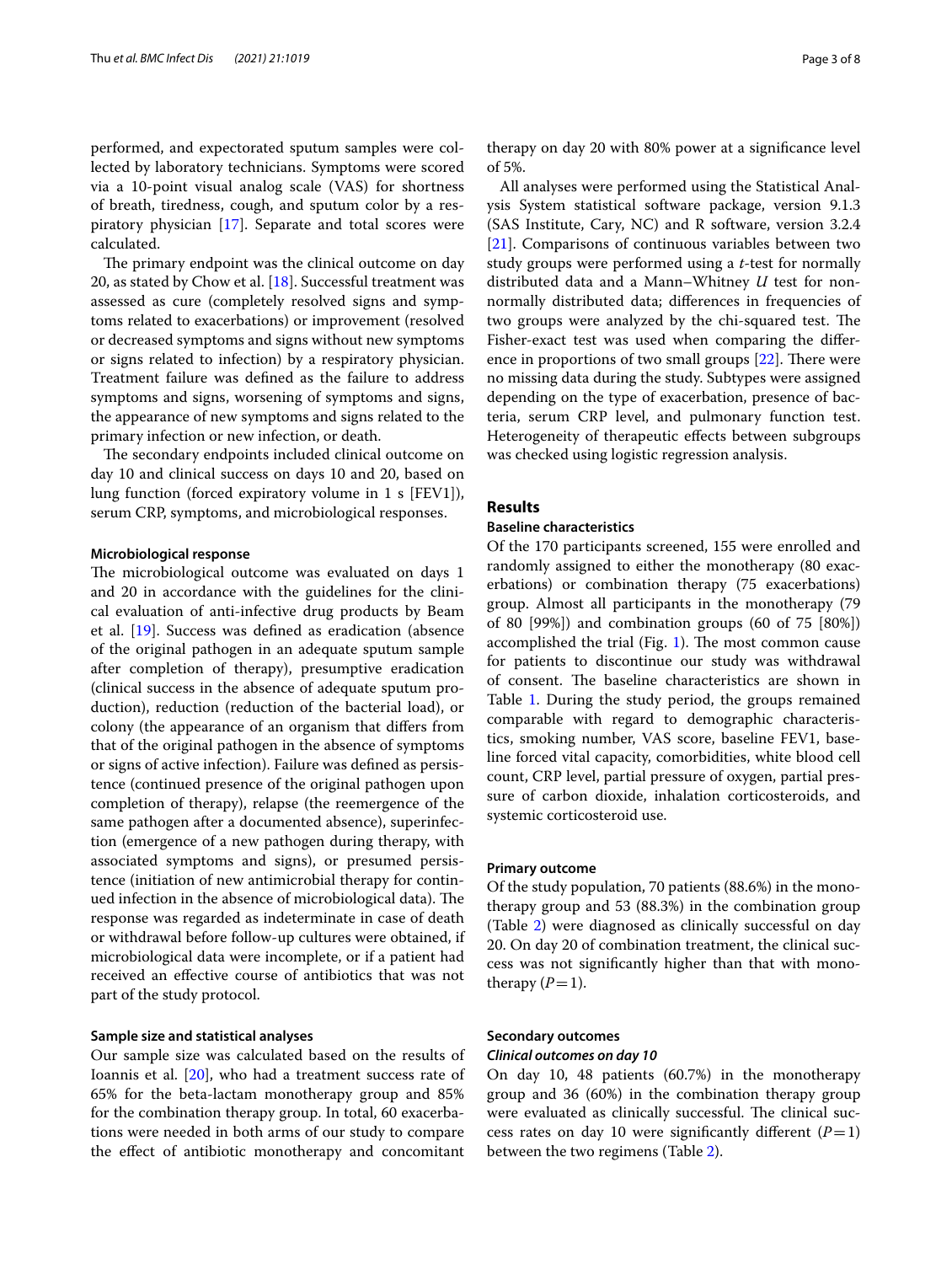

#### <span id="page-3-0"></span>*Pulmonary function*

Paired pulmonary function results were collected for 139 subjects on days 1, 10, and 20. The baseline FEV1 of monotherapy and combination therapy was  $0.75 \pm 0.19$  L and  $0.73 \pm 0.21$  L, respectively. There was no significant difference in FEV1 between the two therapies  $(P=0.22)$ (Table [2](#page-4-1)). The mean elevation of FEV1 on day 10 was  $0.17 \pm 0.21$  L in the monotherapy group and  $0.20 \pm 0.26$ L in the combination therapy group  $(P=0.24)$  $(P=0.24)$  $(P=0.24)$  (Table 2). On day 20, the mean elevation was  $0.18 \pm 0.28$  L in the monotherapy group and  $0.24 \pm 0.25$  L in the combination group ( $P = 0.56$ ) (Table [2](#page-4-1)).

# *Serum CRP*

The mean decrease in the CRP level on day 10 was − 13.5±14.3 mg/L in the monotherapy group and  $-12.6 \pm 16.1$  mg/L in the combination group ( $P=0.099$ ) (Table [2\)](#page-4-1). On day 20, the combination group had a signifcantly greater decrease in CRP compared with the monotherapy group  $(-26.9 \pm 15.7 \text{ mg/L} \text{ vs.}$  $-22.1 \pm 14.5$  mg/L,  $P = 0.004$ ).

#### *Symptom scores*

The mean change in total symptoms score on day 10 was  $-10.6 \pm 9.6$  in the monotherapy group and

− 10.5±13.3 in the combination group (*P*=0.92) (Table [2\)](#page-4-1). On day 20, the mean change in total symptoms score was  $-21.3 \pm 15.1$  in the monotherapy group and  $-23.8 \pm 17.6$  in the combination group ( $P=0.26$ ).

#### *Microbiological outcomes*

We evaluated the bacteriological responses of 139 patients on days 1 and 20 (Table  $3$ ). The most predominant pathogens were *S. pneumoniae* (35.9%), *H. infuenzae* (20.9%), *P. aeruginosa* (12.9%), and *Acinetobacter baumannii* (8.6%). Successful bacterial eradication was observed in 70 of the 79 patients in the monotherapy group (88.6%) and 58 of 60 (96.7%) in the combination group  $(P=0.11)$  (Table [3\)](#page-5-0). For the two most common pathogens (*S. pneumoniae* and *H. infuenzae*), the success rates for those using combination therapy were not signifcantly higher than for those using monotherapy (*S. pneumoniae:* 94.4% vs. 96.9%, respectively,  $P=1$ ; *H. infuenzae:* 87.5% vs. 95.2%, respectively, *P*=0.48). The combination group had a higher microbiological success rate with gram-negative bacteria than the monotherapy group with *P. aeruginosa* (100% vs. 33.3%, respectively) and *A. baumanii* (100% vs. 20%, respectively)  $(P < 0.05)$  (Table [3\)](#page-5-0).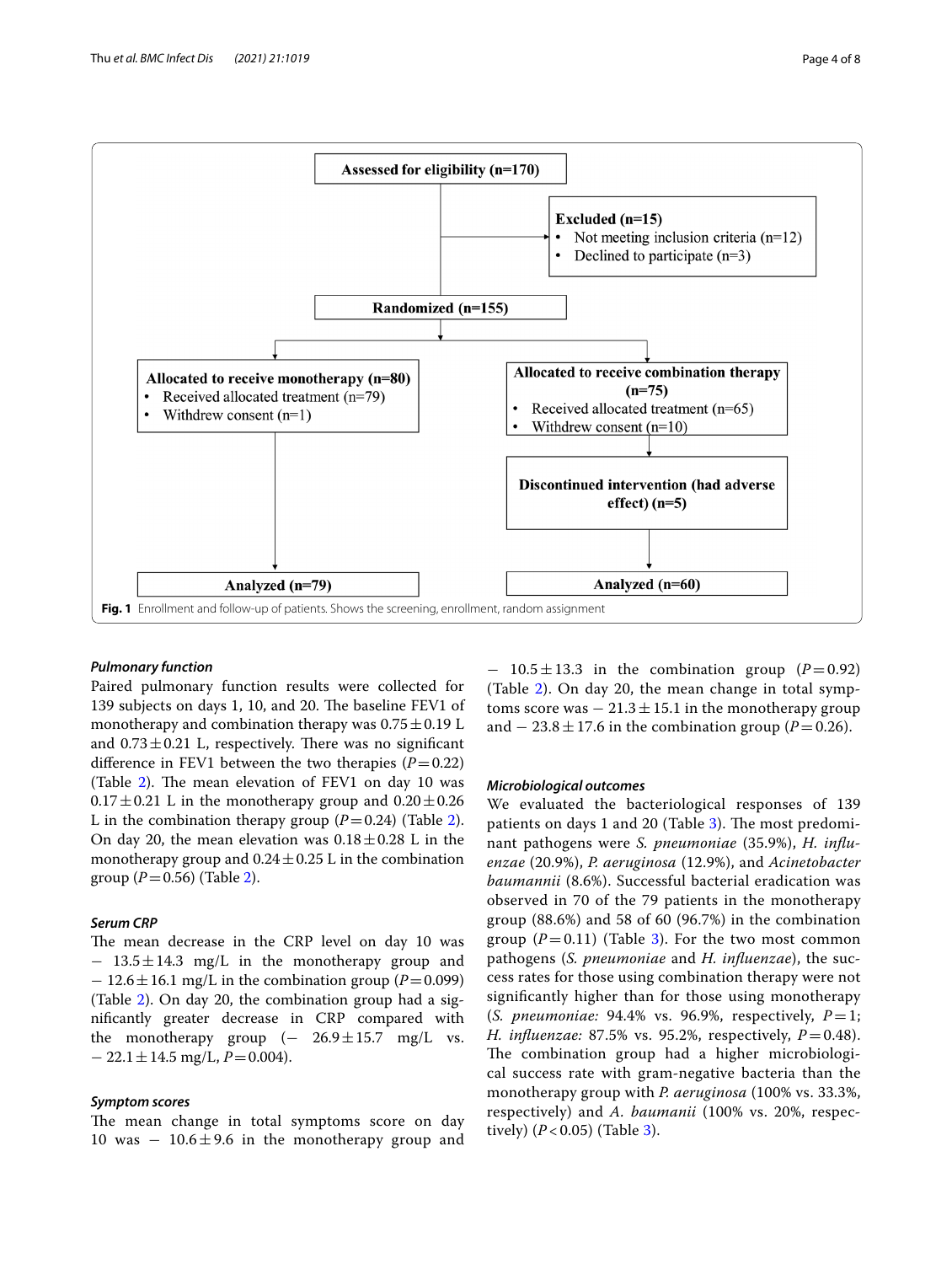# <span id="page-4-0"></span>**Table 1** Baseline patient characteristics

| <b>Characteristics</b>                   | Monotherapy ( $n = 79$ ) | Combination therapy ( $n = 60$ ) | $P$ -value <sup>#</sup> |  |
|------------------------------------------|--------------------------|----------------------------------|-------------------------|--|
| Age, years                               | $71.4 \pm 11.8$          | $71.7 \pm 12.1$                  | 0.89                    |  |
| Male sex, no. (%)                        | 55 (69.6)                | 46 (76.7)                        | 0.36                    |  |
| Smokers, no. (%)                         | 43 (54.4)                | 34 (56.7)                        | 0.79                    |  |
| Body mass index $\pm$ SD                 | $24.1 \pm 3.1$           | $23.7 \pm 2.6$                   | 0.25                    |  |
| VAS score                                | $34.1 \pm 11.1$          | $32.3 \pm 16.1$                  | 0.54                    |  |
| Percent predicted FEV1, %+               | $58.0 \pm 14.8$          | $55.8 \pm 16.1$                  | 0.42                    |  |
| Percent predicted FVC, %+                | $71.3 \pm 17.1$          | $72.1 \pm 18.2$                  | 0.47                    |  |
| Comorbidities, no. (%)                   |                          |                                  |                         |  |
| Ischemic heart disease                   | 31 (39.2)                | 27(45.0)                         | 0.52                    |  |
| Heart failure                            | 20(25.3)                 | 13(21.7)                         | 0.63                    |  |
| Diabetes mellitus                        | 11(13.9)                 | 10(16.7)                         | 0.46                    |  |
| Lung cancer                              | 2(2.5)                   | 6(10.0)                          | 0.21                    |  |
| <b>WBC</b>                               |                          |                                  |                         |  |
| $1. > 10 \times 10^9$ /L, no. (%)        | 42 (53.1)                | 34 (56.7)                        | 0.52                    |  |
| C-reactive protein (mg/L), median (IQR)  | 46.0 (12-124)            | 44.8 (18-113)                    | 0.73                    |  |
| $PaO2$ (mm Hg), median (IQRs)            | 71.7 (41-99)             | 72.8 (43-115)                    | 0.72                    |  |
| PaCO <sub>2</sub> (mm Hg), median (IQRs) | 42.8 (27-90)             | $40.9(25 - 82)$                  | 0.45                    |  |
| ICS, no. (%)                             | 76 (96.2)                | 59 (98.3)                        | 0.08                    |  |
| SCS, course for current AECOPD, no. (%)  | 30 (37.9)                | 22(36.7)                         | 0.34                    |  |

*AECOPD* acute exacerbation of COPD, *FEV1* postbronchodilator forced expiratory volume in 1 s, *ICS* inhalation corticosteroids, *IQRs* interquartile range, *SCS* systemic corticosteroids, *SD* standard deviation, *WBC* white blood cell

# Fisher's Exact Test for propotion comparison; Mann–Whitney test for comparing the means

† Last recorded postbronchodilator value in a stable state before admission

\*The body mass index is the weight in kilograms divided by the square of the height in meters

Plus–minus values represent means $\pm$ SD

<span id="page-4-1"></span>

|  |  | Table 2 Effect of interventions on primary and secondary endpoints |  |  |
|--|--|--------------------------------------------------------------------|--|--|
|  |  |                                                                    |  |  |

| <b>End Point</b>                    | Monotherapy ( $n = 79$ ) | Combination therapy ( $n = 60$ ) | $P$ -value <sup>#</sup> |  |
|-------------------------------------|--------------------------|----------------------------------|-------------------------|--|
| Clinical success on Day 10, no. (%) | 48 (60.7)                | 36(60)                           |                         |  |
| Clinical success on Day 20, no. (%) | 70(88.6)                 | 53 (88.3)                        |                         |  |
| FEV1, L                             |                          |                                  |                         |  |
| FEV1 on Day 1                       | $0.75 \pm 0.19$          | $0.73 \pm 0.21$                  | 0.22                    |  |
| ∆FEV1 on Day 10                     | $0.17 \pm 0.21$          | $0.20 \pm 0.26$                  | 0.24                    |  |
| ∆FEV1 on Day 20                     | $0.18 \pm 0.28$          | $0.24 \pm 0.25$                  | 0.56                    |  |
| VAS score                           |                          |                                  |                         |  |
| ∆VAS score on Day 10                | $-10.6 \pm 9.6$          | $-10.5 \pm 13.3$                 | 0.92                    |  |
| ∆VAS score on Day 20                | $-21.3 \pm 15.1$         | $-23.8 \pm 17.6$                 | 0.26                    |  |
| $CRP$ (mg/L)                        |                          |                                  |                         |  |
| ∆CRP on Day 10                      | $-13.5 \pm 14.3$         | $-12.6 \pm 16.1$                 | 0.099                   |  |
| ∆CRP on Day 20                      | $-22.1 \pm 14.5$         | $-26.9 \pm 15.7$                 | 0.004                   |  |

*FEV1* postbronchodilator forced expiratory volume in 1 s

# Fisher's Exact Test for propotion comparison; Mann–Whitney test for comparing the means

# **Discussion**

There was no significant difference in clinical outcome on day 20 among patients with acute exacerbations of COPD treated with combination therapy and those treated with monotherapy. Moreover, combination

therapy with fuoroquinolone was not advantageous over monotherapy for the clinical outcome on day 10 or microbiological success. However, the combination therapy group had a higher microbiological success rate with gram-negative bacteria than the monotherapy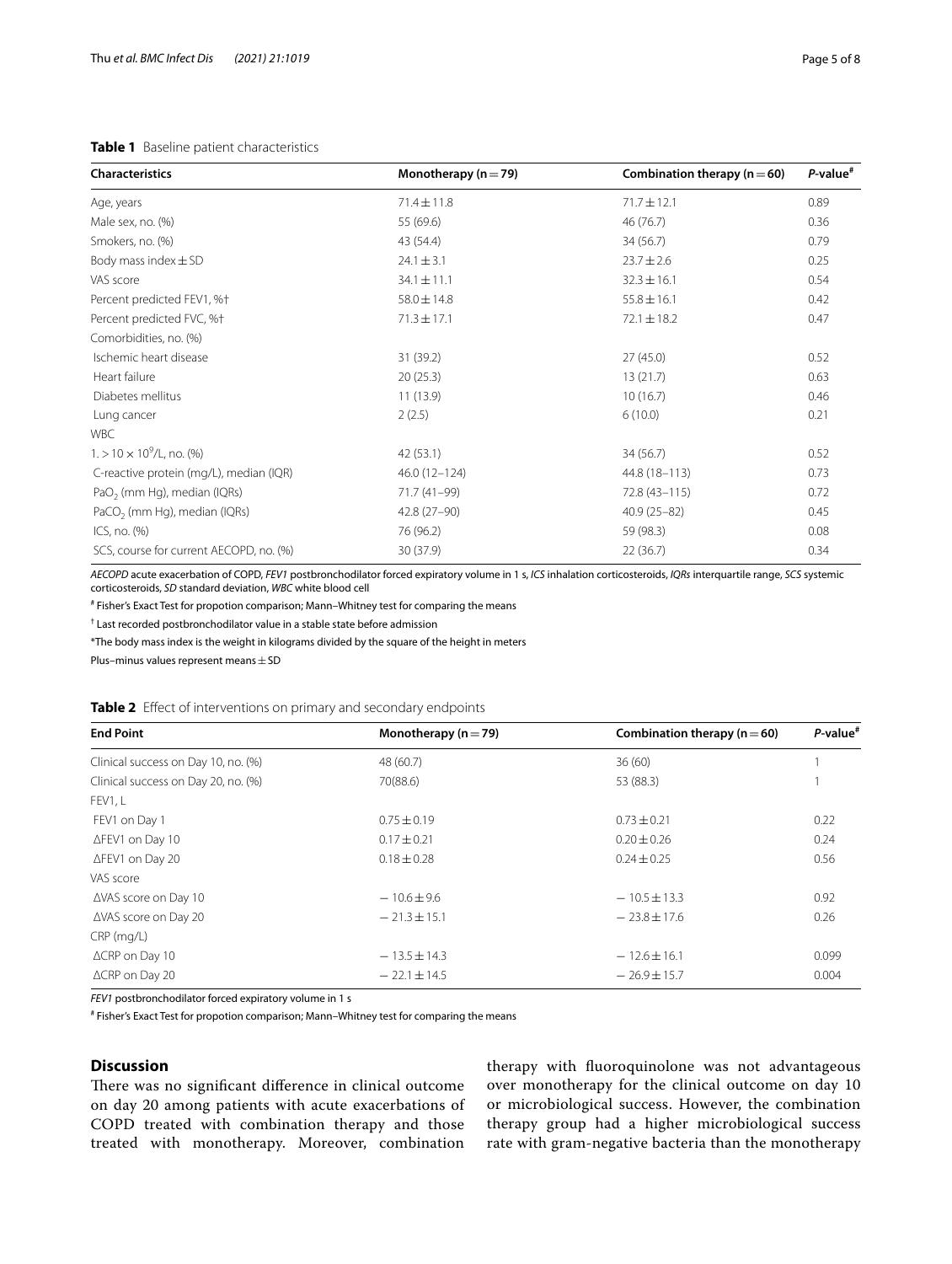| <b>End Point</b>                          | No. success (%) | Monotherapy ( $n = 79$ ) | <b>Combination therapy</b><br>$(n=60)$ | P-value |
|-------------------------------------------|-----------------|--------------------------|----------------------------------------|---------|
| Overall success, no. (%)                  | 128 (92.1)      | 70 (88.6)                | 58 (96.7)                              | 0.11    |
| Success per pathogen                      |                 |                          |                                        |         |
| Streptococcus pneumoniae ( $n = 50$ )     | 48              | 31/32 (96.9)             | 17/18 (94.4)                           |         |
| Haemophilus influenzae ( $n = 29$ )       | 27              | 20/21 (95.2)             | 7/8(87.5)                              | 0.48    |
| Pseudomonas aeruginosa ( $n = 18$ )       | 16              | $1/3$ (33.3)             | 15/15 (100)                            | 0.01    |
| Acinetobacter baumanii ( $n = 12$ )       | 8               | 1/5(20.0)                | 7/7(100)                               | 0.01    |
| Stenotrophomonas maltophilia ( $n = 10$ ) | 9               | 5/6(100)                 | 4/4(100)                               |         |
| Staphylococcus aureus ( $n = 8$ )         | 8               | 4/4(100)                 | 4/4(100)                               |         |
| Escherichia coli ( $n = 6$ )              | 6               | 4/4(100)                 | 2/2(100)                               |         |
| Moraxella catarrhalis ( $n = 6$ )         | 6               | 4/4(100)                 | 2/2(100)                               |         |

### <span id="page-5-0"></span>**Table 3** Microbiological outcomes

A potential pathogen was identifed in 128 exacerbations

group with *P. aeruginosa* and *A. baumanii* (*P* < 0.05). The main rationale for antibiotic use in patients with COPD exacerbations has been reported to be their close association with bacteria such as *H. infuenzae* [[23](#page-7-2)]. Many systematic reviews have shown the beneft of antibiotics in the treatment of COPD exacerbations. Using antibiotics can help reduce recovery time, the risk of exacerbations, treatment failure, and the length of hospital stay in patients with COPD [[24](#page-7-3), [25](#page-7-4)]. Some antibiotics, such as quinolones, macrolides, beta-lactams, doxycycline, and trimethoprimsulfamethoxazole, have proven efective in treating bacterial infections in COPD exacerbations  $[26]$  $[26]$ . The MOSAIC study compared broad-spectrum fuoroquinolones (such as moxifoxacin) with narrow-spectrum antibiotics (amoxicillin, clarithromycin, or cefuroximeaxetil) and found that moxifoxacin and narrow-spectrum antibiotics were comparable in terms of clinical success (improvement or cure); however, moxifoxacin was associated with a higher clinical cure rate and superior bactericidal activity [[27](#page-7-6)]. Some results suggest that broad-spectrum antibiotics are more efective in treating exacerbations [\[16](#page-6-13), [27](#page-7-6)]. Finally, patients using combination therapy did not show a greater decrease in symptoms on days 10 and 20 compared with those using monotherapy. There were no differences observed in the recovery of pulmonary function or resolution of main symptoms of systemic infammation between our study groups. To the best of our knowledge, there are no studies that compare single-antibiotic and combination regimens in patients with COPD exacerbations.

Our study showed that the main causes of COPD exacerbations were *S. pneumoniae* (35.9%), *H. infuenzae* (20.9%), *P. aeruginosa* (12.9%), and *A. baumannii* (8.6%). Our results are consistent with the results of other studies [[28](#page-7-7)[–31](#page-7-8)].

This was a randomized trial to evaluate antibiotic combination therapy for acute exacerbations of COPD. Our study did not fnd a signifcant therapeutic efect on the main outcome (clinical success on days 10 and 20). Our research fndings indicate that it is unclear if there is an advantage in selecting concomitant therapy of betalactams and fuoroquinolone when single beta-lactam therapy can be administered for severe COPD with exacerbations, according to susceptibility testing results. However, this should be interpreted in consideration of whether the small size of our study would offer sufficient statistical power to detect large diferences between the two intervention groups [[32\]](#page-7-9). Moreover, this study was not placebo-controlled. Therefore, the enrollment of patients with pneumonia may have increased the observed therapeutic efect. Additionally, we selected patients with moderate-to-severe COPD with exacerbations requiring hospitalization. The severity of these exacerbations can cause a large proportion of early recurrences, thereby reducing treatment efectiveness. Since combination therapy did not outperform monotherapy in the overall analysis, it is important to evaluate whether certain subgroups beneft from antibiotics. It is clear that the airways of patients with COPD carry a certain bacterial load, and an increase in bacterial load or even the addition of a new strain of bacteria does not necessarily lead to an exacerbation [\[5](#page-6-3)]. In this study, we could not fnd any advantage in using combination therapy based on the reduction of serum CRP levels. Although serum CRP has been suggested as a biomarker of infection in acute exacerbations of COPD [[33\]](#page-7-10), evidence has shown that antibiotic therapy is guided by procalcitonin levels, a systemic marker of bacterial infection, which safely reduces antibiotic use [\[34\]](#page-7-11).

The findings of this study should be explained in the context of some potential limitations. The absence of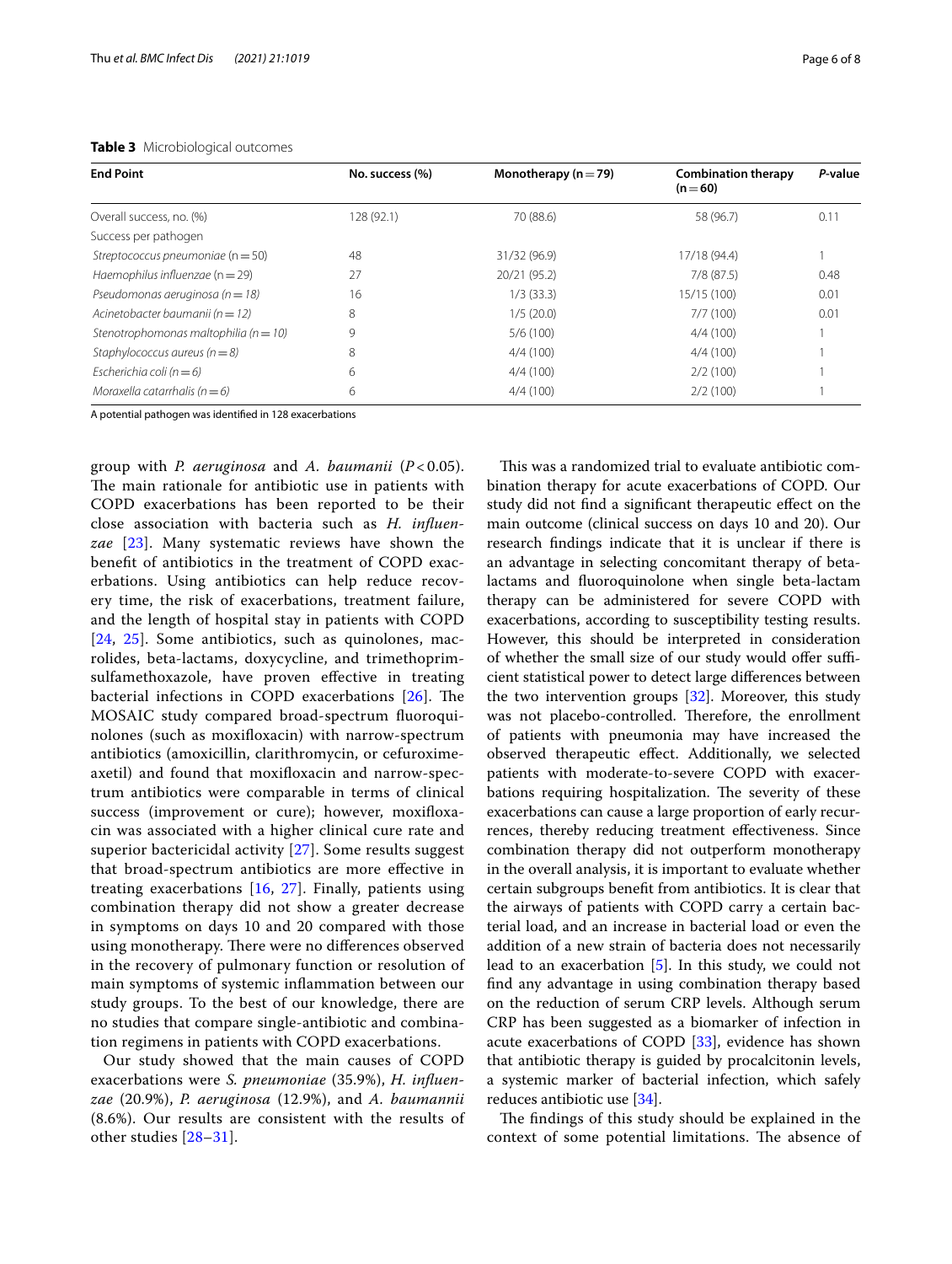advanced antibiotic resistance in our hospital could afect the generalization of results to other studies. Another drawback of our study is that patients were not stratifed depending on factors that may impact study results, such as COPD severity. However, in the subgroup evaluation, we concluded that disease severity did not afect the therapeutic outcome. Further, the VAS used in this study to score patient symptoms is not validated and has not been assessed specifcally for acute exacerbations of COPD. However, the VAS is commonly used to measure subjective signs, and the VAS can reproducibly score symptoms such as shortness of breath and fatigue [\[35](#page-7-12)].

# **Conclusion**

The combination of a beta-lactam with a fluoroquinolone is equivalent to beta-lactam monotherapy in terms of clinical response on days 10 and 20 but is superior against *S. pneumoniae* and *P. aeruginosa* in terms of microbiological success on day 10. Additional efects of combination therapy include a greater reduction in the change in serum CRP levels. Further research is required before combination therapy is routinely recommended.

#### **Abbreviations**

COPD: Chronic obstructive pulmonary disease; CRP: C-reactive protein; VAS: Visual analog scale; FEV1: Forced expiratory volume in 1 s; FVC: Forced vital capacity; PaO<sub>2</sub>: Partial pressure of oxygen; PaCO<sub>2</sub>: Partial pressure of carbon dioxide.

#### **Acknowledgements**

We thank all the staff members for their contributions to this study.

#### **Authors' contributions**

PNTT: conception; study design; acquisition; data analysis, interpretation of data; writing manuscript. MNTH: conception; acquisition; data analysis, interpretation of data; writing manuscript. NTT: conception; study design; acquisition; data analysis, interpretation of data; HNT: study design; acquisition; data analysis, interpretation of data; writing manuscript. KPM: conception; study design; acquisition; data analysis, data accuracy; fnal approval of the manuscript. All authors read and approved the fnal manuscript.

#### **Funding**

Not applicable.

### **Availability of data and materials**

Data available on request from the authors.

# **Declarations**

#### **Ethics approval and consent to participate**

The study protocols were reviewed and approved by the Hai Phong International Hospital Institutional Review Board. All subjects gave written informed consent before study initiation.

#### **Consent for publication**

Not applicable.

#### **Competing interests**

The authors declare that they have no competing interests.

#### **Author details**

<sup>1</sup> Haiphong University of Medicine and Pharmacy, 72A Nguyen Binh Khiem, Ngo Quyen, Haiphong, Vietnam. <sup>2</sup> Haiphong International Hospital, 124 Nguyen Duc Canh, Le Chan, Haiphong, Vietnam. <sup>3</sup> Drug Administration of Vietnam, 138A Giang Vo, Ba Dinh, Ha Noi, Vietnam.

#### Received: 17 August 2021 Accepted: 13 September 2021 Published online: 29 September 2021

#### **References**

- <span id="page-6-0"></span>1. Halpin DMG, et al. Global initiative for the diagnosis, management, and prevention of chronic obstructive lung disease. The 2020 GOLD science committee report on COVID-19 and chronic obstructive pulmonary disease. Am J Respir Crit Care Med. 2021;203(1):24–36.
- 2. Burrows B, Earle RH. Course and prognosis of chronic obstructive lung disease. A prospective study of 200 patients. N Engl J Med. 1969;280(8):397–404.
- <span id="page-6-1"></span>3. Spencer S, et al. Health status deterioration in patients with chronic obstructive pulmonary disease. Am J Respir Crit Care Med. 2001;163(1):122–8.
- <span id="page-6-2"></span>Hirschmann JV. Do bacteria cause exacerbations of COPD? Chest. 2000;118(1):193–203.
- <span id="page-6-3"></span>5. Murphy TF, Sethi S, Niederman MS. The role of bacteria in exacerbations of COPD. A constructive view. Chest. 2000;118(1):204–9.
- <span id="page-6-4"></span>6. Kyd JM, McGrath J, Krishnamurthy A. Mechanisms of bacterial resistance to antibiotics in infections of COPD patients. Curr Drug Targets. 2011;12(4):521–30.
- <span id="page-6-5"></span>7. Gajdacs, M., The concept of an ideal antibiotic: implications for drug design. Molecules, 2019. 24(5).
- <span id="page-6-6"></span>8. Worthington RJ, Melander C. Combination approaches to combat multidrug-resistant bacteria. Trends Biotechnol. 2013;31(3):177–84.
- <span id="page-6-7"></span>9. Klibanov OM, Raasch RH, Rublein JC. Single versus combined antibiotic therapy for gram-negative infections. Ann Pharmacother. 2004;38(2):332–7.
- 10. Leibovici L, et al. Monotherapy versus beta-lactam-aminoglycoside combination treatment for gram-negative bacteremia: a prospective, observational study. Antimicrob Agents Chemother. 1997;41(5):1127–33.
- <span id="page-6-8"></span>11. Safdar N, Handelsman J, Maki DG. Does combination antimicrobial therapy reduce mortality in Gram-negative bacteraemia? A meta-analysis. Lancet Infect Dis. 2004;4(8):519–27.
- <span id="page-6-9"></span>12. Fish DN, Choi MK, Jung R. Synergic activity of cephalosporins plus fuoroquinolones against *Pseudomonas aeruginosa* with resistance to one or both drugs. J Antimicrob Chemother. 2002;50(6):1045–9.
- <span id="page-6-10"></span>13. Behzadi P, Barath Z, Gajdacs M. It's not easy being green: a narrative review on the microbiology, virulence and therapeutic prospects of multidrug-resistant *Pseudomonas aeruginosa*. Antibiotics (Basel), 2021.  $10(1)$
- <span id="page-6-11"></span>14. Micek ST, et al. *Pseudomonas aeruginosa* bloodstream infection: importance of appropriate initial antimicrobial treatment. Antimicrob Agents Chemother. 2005;49(4):1306–11.
- <span id="page-6-12"></span>15. Shen YC, Chen L, Wen FQ. Interretation of 2019 global strategy for the diagnosis, management and prevention of chronic obstructive pulmonary disease. Zhonghua Yi Xue Za Zhi. 2018;98(48):3913–6.
- <span id="page-6-13"></span>16. Anthonisen NR, et al. Antibiotic therapy in exacerbations of chronic obstructive pulmonary disease. Ann Intern Med. 1987;106(2):196–204.
- <span id="page-6-14"></span>17. Raj-Koziak D, et al. Visual analogue scales as a tool for initial assessment of tinnitus severity: psychometric evaluation in a clinical population. Audiol Neurootol. 2018;23(4):229–37.
- <span id="page-6-15"></span>18. Chow AW, et al. Evaluation of new anti-infective drugs for the treatment of respiratory tract infections. Infectious Diseases Society of America and the Food and Drug Administration. Clin Infect Dis. 1992;15(Suppl 1):S62-88.
- <span id="page-6-16"></span>19. Beam TR Jr, Gilbert DN, Kunin CM. General guidelines for the clinical evaluation of anti-infective drug products. Infectious Diseases Society of America and the Food and Drug Administration. Clin Infect Dis. 1992;15(Suppl 1):S5-32.
- <span id="page-6-17"></span>20. Bliziotis IA, et al. Impact of defnitive therapy with beta-lactam monotherapy or combination with an aminoglycoside or a quinolone for *Pseudomonas aeruginosa* bacteremia. PLoS ONE. 2011;6(10):e26470.